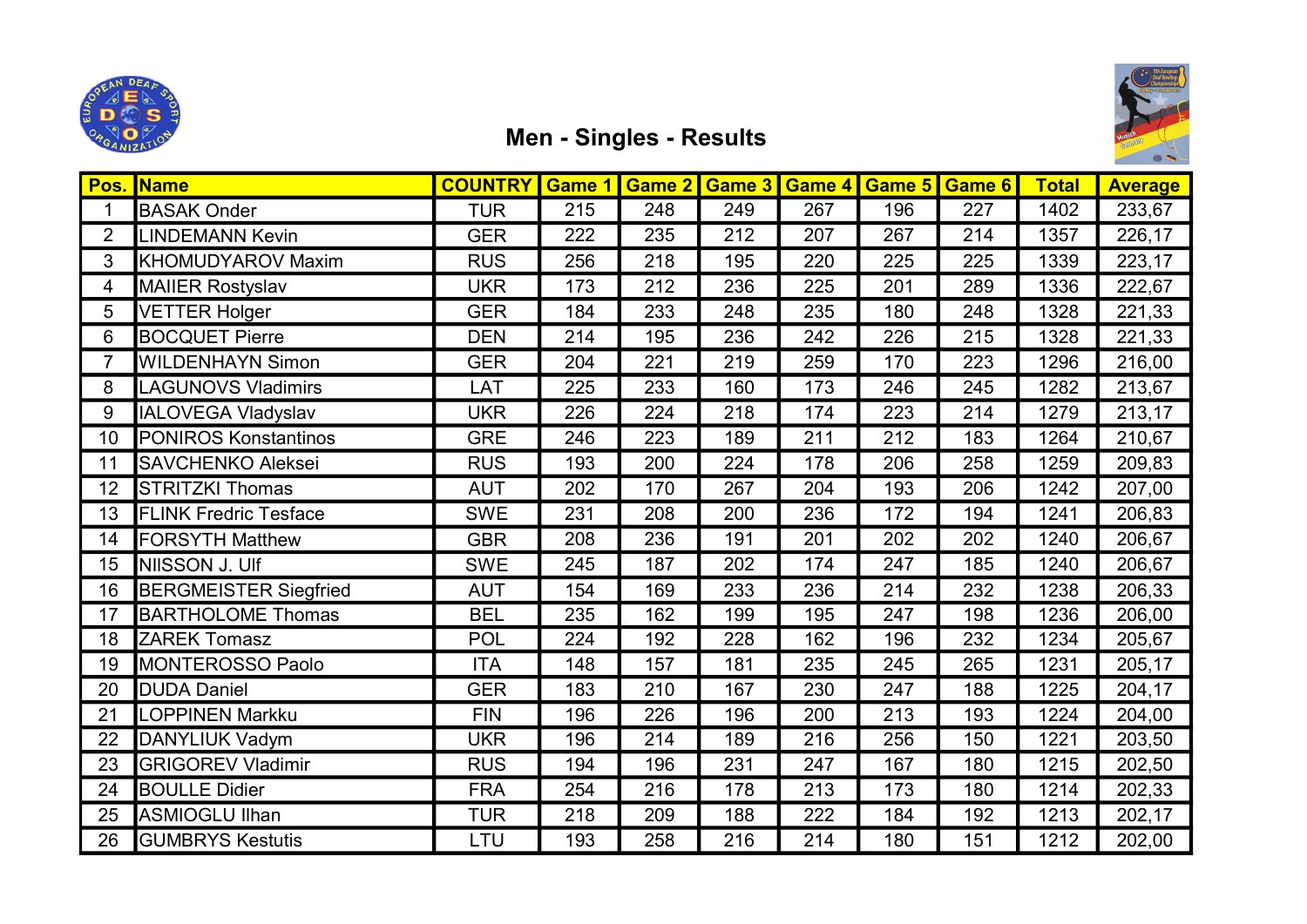| Pos. | <b>Name</b>                  | <b>COUNTRY</b> | Game 1 |     |     | <b>Game 2 Game 3 Game 4 Game 5 Game 6</b> |     |     | <b>Total</b> | <b>Average</b> |
|------|------------------------------|----------------|--------|-----|-----|-------------------------------------------|-----|-----|--------------|----------------|
| 27   | <b>SZYMCZAK Pawel</b>        | <b>POL</b>     | 161    | 216 | 233 | 177                                       | 211 | 211 | 1209         | 201,50         |
| 28   | <b>LOIZOU Nikos</b>          | <b>CYP</b>     | 215    | 163 | 215 | 218                                       | 204 | 193 | 1208         | 201,33         |
| 29   | ZAFEIROPOULOS Dimitrio       | <b>GRE</b>     | 168    | 188 | 224 | 168                                       | 251 | 207 | 1206         | 201,00         |
| 30   | <b>TAGLIATA Vincenzo</b>     | <b>ITA</b>     | 180    | 188 | 215 | 186                                       | 217 | 218 | 1204         | 200,67         |
| 31   | <b>PELICAN Charles</b>       | <b>FRA</b>     | 175    | 234 | 180 | 190                                       | 245 | 178 | 1202         | 200,33         |
| 32   | <b>ILIAKIS Loannis</b>       | <b>GRE</b>     | 194    | 203 | 224 | 183                                       | 158 | 238 | 1200         | 200,00         |
| 33   | <b>JORGENSEN Peter Frank</b> | <b>DEN</b>     | 244    | 173 | 236 | 206                                       | 164 | 177 | 1200         | 200,00         |
| 34   | <b>BARTHOLOME Christophe</b> | <b>BEL</b>     | 183    | 179 | 191 | 197                                       | 219 | 229 | 1198         | 199,67         |
| 35   | <b>TRONCHI Nadir</b>         | <b>ITA</b>     | 189    | 224 | 226 | $\overline{215}$                          | 174 | 170 | 1198         | 199,67         |
| 36   | <b>NISES Daniel</b>          | <b>SWE</b>     | 205    | 158 | 257 | 210                                       | 183 | 182 | 1195         | 199,17         |
| 37   | <b>STEPIN Aleksei</b>        | <b>RUS</b>     | 202    | 190 | 183 | 194                                       | 206 | 217 | 1192         | 198,67         |
| 38   | <b>ZEMAN JAN</b>             | <b>CZE</b>     | 246    | 180 | 201 | 180                                       | 159 | 225 | 1191         | 198,50         |
| 39   | <b>PETORIUS Bartosz</b>      | <b>POL</b>     | 157    | 214 | 214 | 225                                       | 183 | 197 | 1190         | 198,33         |
| 40   | SHCHERBAKOV Dmytro           | <b>UKR</b>     | 165    | 182 | 182 | 209                                       | 246 | 198 | 1182         | 197,00         |
| 41   | <b>DRAPSA Szczepan</b>       | <b>SWE</b>     | 191    | 211 | 191 | 171                                       | 212 | 200 | 1176         | 196,00         |
| 42   | <b>VOHRYZKA Jaromir</b>      | <b>CZE</b>     | 188    | 166 | 130 | 202                                       | 232 | 257 | 1175         | 195,83         |
| 43   | <b>DROZHBIN Aleksei</b>      | <b>RUS</b>     | 153    | 258 | 215 | 184                                       | 177 | 184 | 1171         | 195,17         |
| 44   | <b>VAGNER Stehen</b>         | <b>DEN</b>     | 226    | 177 | 181 | 195                                       | 180 | 211 | 1170         | 195,00         |
| 45   | <b>AKOPYAN Arsen</b>         | <b>RUS</b>     | 164    | 157 | 254 | 215                                       | 186 | 194 | 1170         | 195,00         |
| 46   | <b>KATSAGNIS Konstantino</b> | <b>GRE</b>     | 207    | 172 | 199 | 213                                       | 180 | 196 | 1167         | 194,50         |
| 47   | <b>ARTH Oliver</b>           | <b>AUT</b>     | 162    | 200 | 165 | 200                                       | 212 | 220 | 1159         | 193,17         |
| 48   | <b>SACCHI Davide</b>         | <b>ITA</b>     | 168    | 183 | 212 | 213                                       | 193 | 190 | 1159         | 193,17         |
| 49   | <b>GNYSKA Piotr</b>          | <b>POL</b>     | 201    | 169 | 164 | 279                                       | 170 | 175 | 1158         | 193,00         |
| 50   | <b>BARTOUT Ludovic</b>       | <b>FRA</b>     | 190    | 157 | 192 | 216                                       | 217 | 182 | 1154         | 192,33         |
| 51   | <b>DIDORENKO Nazar</b>       | <b>UKR</b>     | 178    | 178 | 215 | 247                                       | 172 | 160 | 1150         | 191,67         |
| 52   | <b>KLOTZ Sebastian</b>       | <b>GER</b>     | 219    | 224 | 126 | 187                                       | 181 | 211 | 1148         | 191,33         |
| 53   | <b>BOYSEN Rolf Johan</b>     | <b>NOR</b>     | 172    | 249 | 163 | 220                                       | 175 | 169 | 1148         | 191,33         |
| 54   | <b>LAY Ray</b>               | <b>GBR</b>     | 191    | 166 | 217 | 197                                       | 182 | 187 | 1140         | 190,00         |
| 55   | <b>CHRISTOU Christakis</b>   | <b>CYP</b>     | 222    | 188 | 188 | 173                                       | 185 | 183 | 1139         | 189,83         |
| 56   | <b>PARISI Giuseppe</b>       | <b>ITA</b>     | 172    | 213 | 197 | 212                                       | 165 | 178 | 1137         | 189,50         |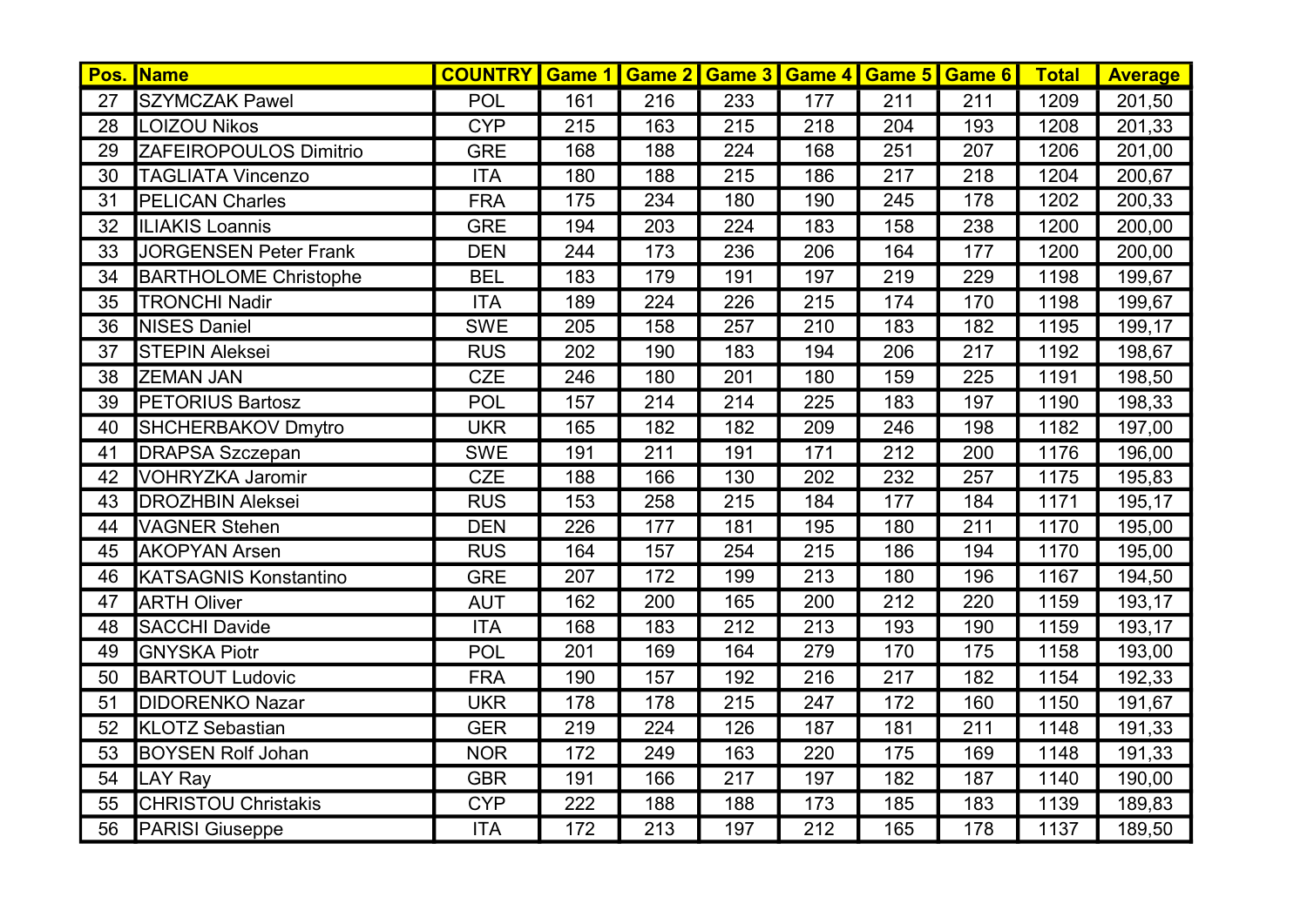| Pos. | <b>Name</b>                 | <b>COUNTRY Game 1</b> |     |     |                  | <b>Game 2 Game 3 Game 4 Game 5 Game 6</b> |     |     | <b>Total</b> | <b>Average</b> |
|------|-----------------------------|-----------------------|-----|-----|------------------|-------------------------------------------|-----|-----|--------------|----------------|
| 57   | <b>SCHELLENBERG Reto</b>    | <b>SUI</b>            | 182 | 190 | 223              | 202                                       | 158 | 180 | 1135         | 189,17         |
| 58   | <b>DRAHOS Thomas</b>        | <b>CZE</b>            | 157 | 170 | 169              | 218                                       | 213 | 207 | 1134         | 189,00         |
| 59   | <b>TSOLKANAKIS Christos</b> | <b>GRE</b>            | 205 | 182 | 227              | 185                                       | 171 | 161 | 1131         | 188,50         |
| 60   | <b>EKSTRÖM Alf</b>          | <b>FIN</b>            | 179 | 176 | 170              | 226                                       | 224 | 155 | 1130         | 188,33         |
| 61   | <b>SIMONS Paul</b>          | <b>BEL</b>            | 136 | 219 | 131              | 236                                       | 180 | 226 | 1128         | 188,00         |
| 62   | <b>SZCZNESNY Grzegorz</b>   | <b>POL</b>            | 193 | 179 | 173              | 186                                       | 204 | 179 | 1114         | 185,67         |
| 63   | <b>MAROUS Martin</b>        | <b>CZE</b>            | 160 | 178 | 173              | 224                                       | 198 | 178 | 1111         | 185,17         |
| 64   | PUSKADIJA Josip             | <b>CRO</b>            | 219 | 148 | 234              | 204                                       | 171 | 135 | 1111         | 185,17         |
| 65   | <b>PRIEMS Gerard</b>        | <b>NED</b>            | 179 | 156 | 181              | 204                                       | 180 | 206 | 1106         | 184,33         |
| 66   | <b>SCHWARZ Andreas</b>      | <b>GER</b>            | 200 | 161 | 175              | 181                                       | 189 | 196 | 1102         | 183,67         |
| 67   | <b>GABRANS Girts</b>        | LAT                   | 173 | 195 | 198              | 171                                       | 196 | 167 | 1100         | 183,33         |
| 68   | <b>HJALMARSSON Pierre</b>   | <b>SWE</b>            | 154 | 195 | $\overline{214}$ | 166                                       | 194 | 173 | 1096         | 182,67         |
| 69   | <b>VAITEKUNAS Romanas</b>   | LTU                   | 208 | 186 | 163              | 187                                       | 170 | 181 | 1095         | 182,50         |
| 70   | <b>DIVOL Frederic</b>       | <b>FRA</b>            | 157 | 160 | 213              | 199                                       | 160 | 199 | 1088         | 181,33         |
| 71   | <b>RYSGAARD Carsten</b>     | <b>DEN</b>            | 165 | 166 | 175              | 210                                       | 184 | 184 | 1084         | 180,67         |
| 72   | van VLIET Robin             | <b>NED</b>            | 158 | 222 | 182              | 177                                       | 146 | 197 | 1082         | 180,33         |
| 73   | <b>PAPADOPOULOS Ioannis</b> | <b>CYP</b>            | 193 | 157 | 170              | 171                                       | 197 | 194 | 1082         | 180,33         |
| 74   | <b>BONCASA F. Julian</b>    | <b>ESP</b>            | 145 | 158 | 193              | 202                                       | 189 | 194 | 1081         | 180,17         |
| 75   | <b>KOIVULA Markku</b>       | <b>FIN</b>            | 200 | 200 | 172              | 162                                       | 161 | 184 | 1079         | 179,83         |
| 76   | <b>DUKURS Maria</b>         | LAT                   | 149 | 170 | 152              | 234                                       | 150 | 223 | 1078         | 179,67         |
| 77   | <b>GIACUBBO DOMENICO</b>    | <b>ITA</b>            | 164 | 226 | 173              | 152                                       | 180 | 180 | 1075         | 179,17         |
| 78   | <b>LEDERMANN Thomas</b>     | <b>SUI</b>            | 179 | 175 | 184              | 194                                       | 170 | 173 | 1075         | 179,17         |
| 79   | <b>KOLARIC Igor</b>         | <b>CRO</b>            | 146 | 187 | 177              | 217                                       | 169 | 175 | 1071         | 178,50         |
| 80   | <b>LAUMETS Jaan</b>         | <b>GBR</b>            | 203 | 217 | 201              | 125                                       | 172 | 151 | 1069         | 178,17         |
| 81   | <b>ANDREIKENAS Andrius</b>  | LTU                   | 191 | 199 | 135              | 188                                       | 184 | 170 | 1067         | 177,83         |
| 82   | van NIFTERIK Andre          | <b>NED</b>            | 177 | 147 | 174              | 194                                       | 172 | 201 | 1065         | 177,50         |
| 83   | <b>STOCKREITER Gerhard</b>  | <b>AUT</b>            | 182 | 181 | 159              | 159                                       | 172 | 201 | 1054         | 175,67         |
| 84   | <b>GUIBOUX Mikael</b>       | <b>FRA</b>            | 164 | 184 | 177              | 188                                       | 151 | 180 | 1044         | 174,00         |
| 85   | <b>KARINDI Fredi</b>        | <b>EST</b>            | 228 | 158 | 153              | 174                                       | 175 | 153 | 1041         | 173,50         |
| 86   | <b>LAKOVIDIS Panikos</b>    | <b>CYP</b>            | 202 | 166 | 186              | 161                                       | 176 | 147 | 1038         | 173,00         |
| 87   | <b>KOLARIC Dimitrije</b>    | <b>CRO</b>            | 164 | 171 | 158              | 166                                       | 155 | 221 | 1035         | 172,50         |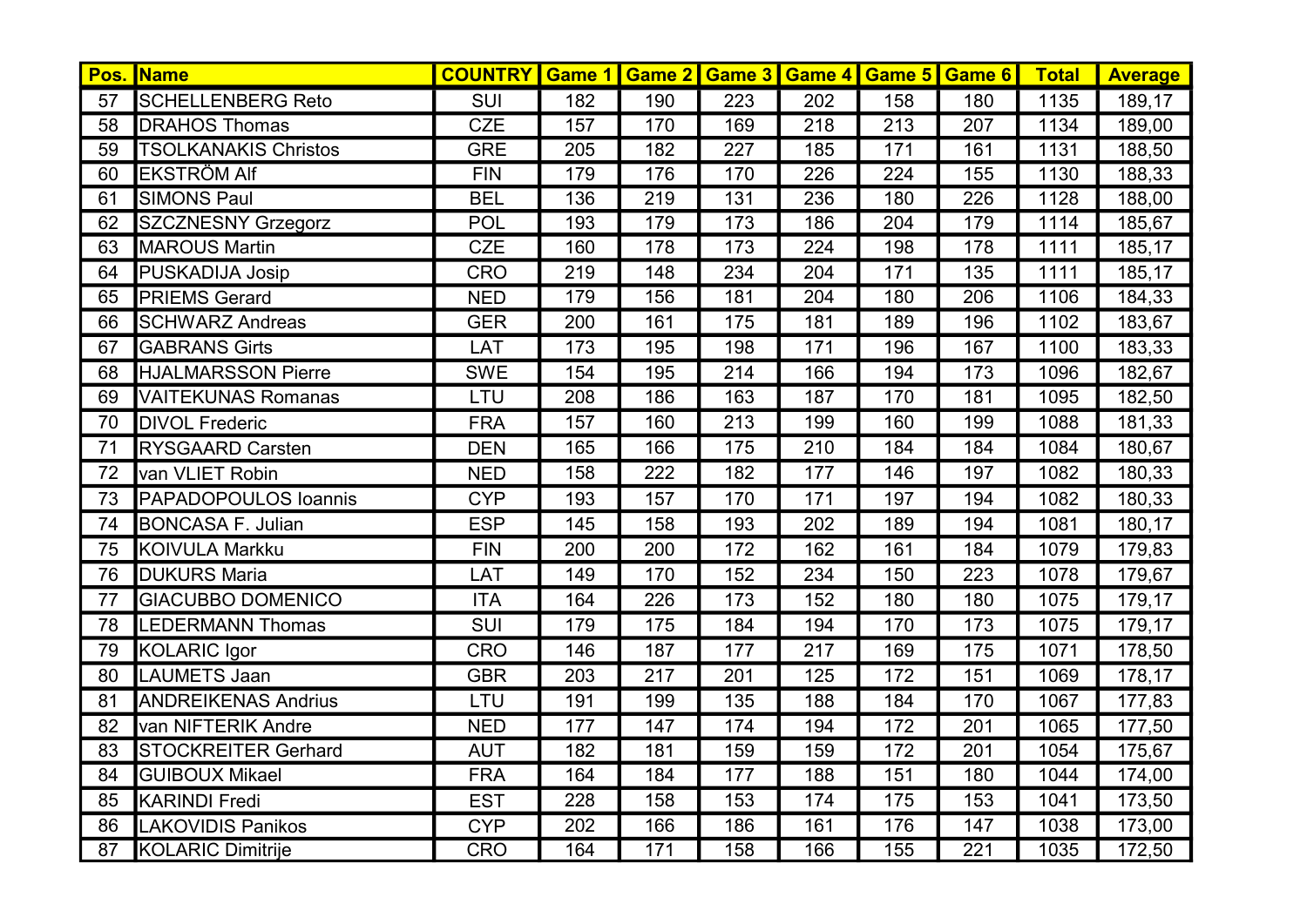| Pos. | <b>Name</b>                  | <b>COUNTRY</b>   | Game 1 |     |     | <b>Game 2 Game 3 Game 4 Game 5 Game 6</b> |                  |     | <b>Total</b> | <b>Average</b> |
|------|------------------------------|------------------|--------|-----|-----|-------------------------------------------|------------------|-----|--------------|----------------|
| 88   | <b>NALIVAIKO Janis</b>       | LAT              | 236    | 191 | 137 | 142                                       | 171              | 156 | 1033         | 172,17         |
| 89   | <b>TRUBIN Sergiy</b>         | <b>UKR</b>       | 178    | 180 | 197 | 138                                       | 193              | 141 | 1027         | 171,17         |
| 90   | <b>POLDSAMM Pritt</b>        | <b>EST</b>       | 133    | 177 | 151 | 200                                       | 199              | 166 | 1026         | 171,00         |
| 91   | <b>DUIVENVOORDEN Joost</b>   | <b>NED</b>       | 152    | 177 | 196 | 214                                       | 150              | 137 | 1026         | 171,00         |
| 92   | <b>BEISONS Guntars</b>       | LAT              | 173    | 160 | 169 | 178                                       | 174              | 155 | 1009         | 168,17         |
| 93   | <b>OJAMETS Teet</b>          | <b>EST</b>       | 127    | 181 | 177 | 171                                       | 170              | 177 | 1003         | 167,17         |
| 94   | <b>TASKIN Adem</b>           | <b>TUR</b>       | 180    | 166 | 136 | 215                                       | 125              | 178 | 1000         | 166,67         |
| 95   | <b>DUSCHET Günther</b>       | <b>AUT</b>       | 146    | 142 | 181 | 144                                       | 195              | 189 | 997          | 166,17         |
| 96   | <b>JUNGMAN Jiri</b>          | <b>CZE</b>       | 158    | 123 | 151 | 150                                       | 179              | 226 | 987          | 164,50         |
| 97   | <b>DIVOL Alexis</b>          | <b>FRA</b>       | 191    | 183 | 186 | 133                                       | 127              | 167 | 987          | 164,50         |
| 98   | <b>ANDREIKENAS Dovydas</b>   | LTU              | 180    | 188 | 147 | 160                                       | 145              | 166 | 986          | 164,33         |
| 99   | <b>JÖGI Erki</b>             | <b>EST</b>       | 135    | 170 | 170 | 190                                       | 164              | 156 | 985          | 164,17         |
| 100  | <b>EGRI Tiborc</b>           | <b>HUN</b>       | 169    | 167 | 163 | 154                                       | 183              | 142 | 978          | 163,00         |
| 101  | <b>PICK Tomasz</b>           | <b>POL</b>       | 167    | 184 | 153 | 136                                       | 206              | 132 | 978          | 163,00         |
| 102  | POPELE Robert                | <b>HUN</b>       | 162    | 174 | 141 | 196                                       | 134              | 170 | 977          | 162,83         |
| 103  | <b>JENSEN Flemming</b>       | <b>DEN</b>       | 167    | 158 | 162 | 172                                       | 178              | 139 | 976          | 162,67         |
| 104  | <b>TARLAS Sotirios</b>       | <b>GRE</b>       | 155    | 137 | 156 | 182                                       | 173              | 167 | 970          | 161,67         |
| 105  | METHODIOU Methodios          | <b>CYP</b>       | 155    | 155 | 190 | 142                                       | $\overline{173}$ | 143 | 958          | 159,67         |
| 106  | <b>RIJPERT Hennie</b>        | <b>NED</b>       | 143    | 170 | 159 | 174                                       | 140              | 171 | 957          | 159,50         |
| 107  | <b>PONT Paul</b>             | <b>NED</b>       | 180    | 156 | 156 | 140                                       | 167              | 149 | 948          | 158,00         |
| 108  | <b>BOCKING Philip</b>        | <b>GBR</b>       | 147    | 176 | 134 | 120                                       | 189              | 171 | 937          | 156,17         |
| 109  | <b>WASE Albin</b>            | <b>SWE</b>       | 160    | 148 | 144 | 116                                       | 182              | 168 | 918          | 153,00         |
| 110  | <b>HOLBERG Sander</b>        | <b>EST</b>       | 144    | 161 | 154 | 147                                       | 156              | 146 | 908          | 151,33         |
| 111  | <b>RODRIGUEZ H. Felix</b>    | <b>ESP</b>       | 154    | 154 | 144 | 157                                       | 136              | 149 | 894          | 149,00         |
| 112  | <b>GILBERTS Ainars</b>       | LAT              | 150    | 153 | 152 | 147                                       | 145              | 145 | 892          | 148,67         |
| 113  | <b>EINARSSON Joel Eidur</b>  | $\overline{ICL}$ | 151    | 145 | 126 | 130                                       | 147              | 183 | 882          | 147,00         |
| 114  | LOPEZ S. Angel L.            | <b>ESP</b>       | 150    | 126 | 148 | 159                                       | 139              | 156 | 878          | 146,33         |
| 115  | <b>BEZENCON Oliver</b>       | SUI              | 107    | 157 | 151 | 123                                       | 153              | 176 | 867          | 144,50         |
| 116  | <b>BODVARSSON Bodvar Mar</b> | <b>ICL</b>       | 113    | 178 | 165 | 133                                       | 119              | 139 | 847          | 141,17         |
| 117  | <b>SZABO Miklos</b>          | <b>HUN</b>       | 167    | 123 | 153 | 138                                       | 124              | 115 | 820          | 136,67         |